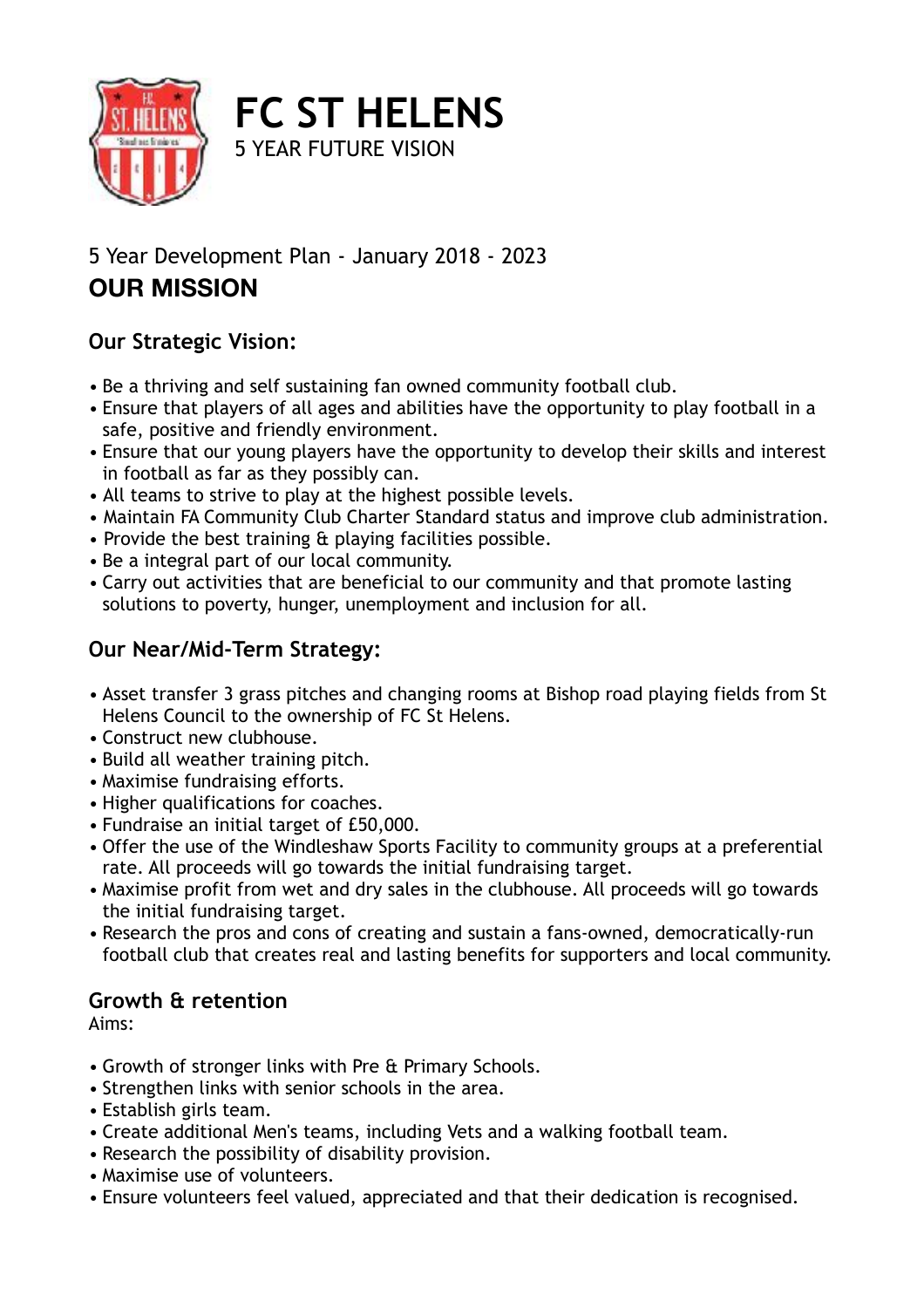## **Raising Standards & Addressing Abusive Behaviour**

Aims:

- Full comply with RESPECT Guidelines and any future F.A initiatives
- Run regular workshops on club expectations for coaches and parents.
- Keep coaches informed on club policy and discipline procedures.
- Ensure CRB & First Aid certification is always in place.
- Every member has knowledge and access to code of conduct.

### **Creating Better Players**

Aims:

- All teams to have suitably qualified coaches.
- Continue our unique free Soccer School for U5 to U7.
- Specialist training/workshops for coaches.
- Advancement of qualifications for coaches and volunteers who want it.

### **Facility Development**

Aims:

- Build new clubhouse including 4 changing rooms, social/education space, kitchen & storage.
- Build a new full size floodlit artificial grass pitch (AGP).
- Maximise use of three existing grass pitches.
- Improve car parking and landscaping of Windleshaw Sports Facility.
- Get the current facility into shape for easier maintenance and safe use by all our teams.
- Improve quality of pitches & equipment.
- Commence a Community Asset Transfer of land and facilities currently owned by St Helens Council into the ownership of FC St Helens.
- Eventually build a 500 capacity football ground.

### **Promotion & communication**

Aims:

- Utilise college students, for example, to gain practical experience by having voluntary roles in areas such as marketing, social media and video creation thus creating mutual benefits.
- Increase social media presence.
- Promote, maintain and improve FC St Helens TV (Youtube).
- Engage with local residents and encourage them to become part of the club and utilise the clubhouse and it's facilities.